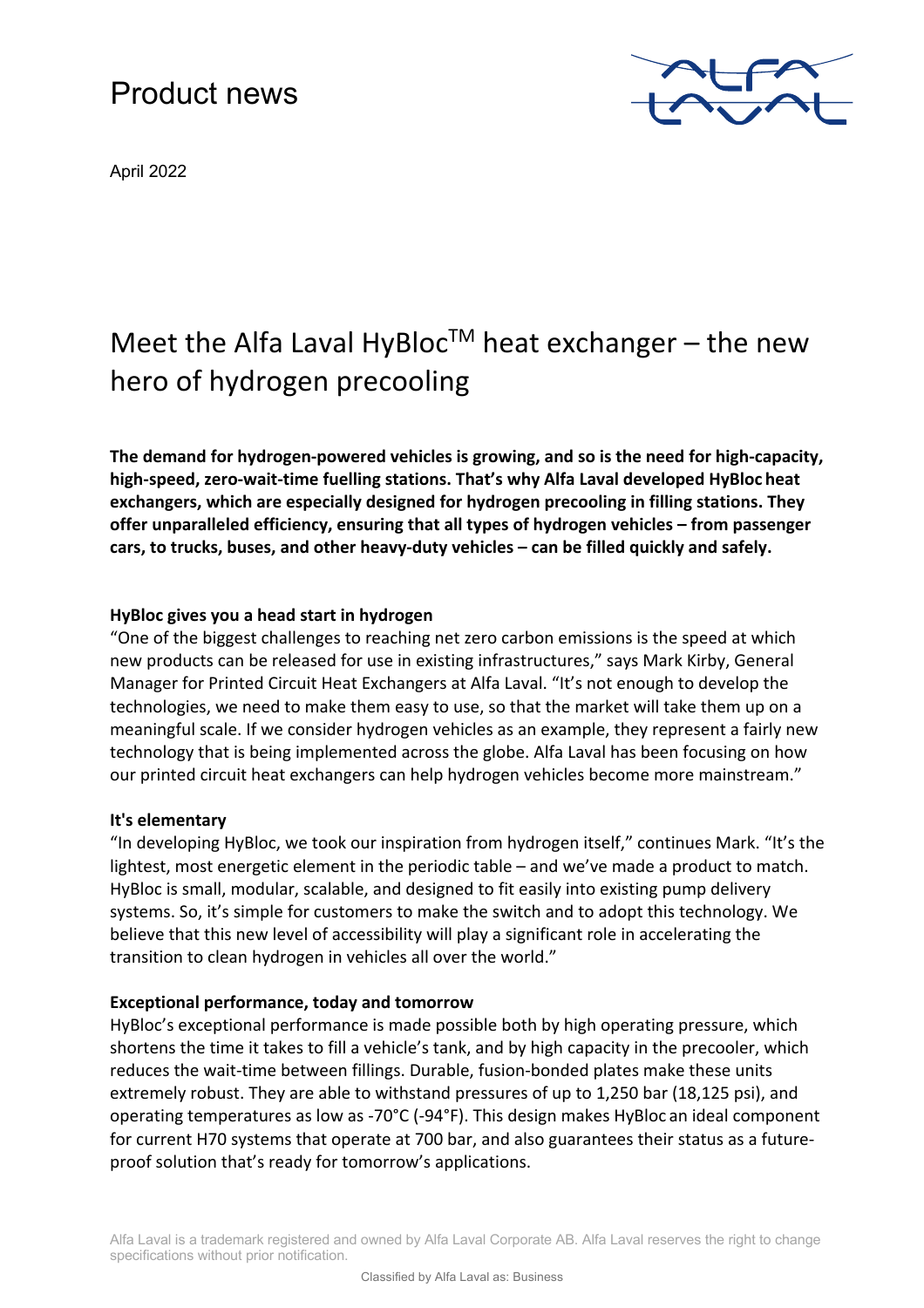#### **Continuous cooling, with a tiny footprint**

Unlike plate-and-shell heat exchangers, which require time to recharge between fuelling sessions, HyBloc's combination of a compact, thermally responsive design and a continuously operating cooling loop enables back-to-back filling, with no wait time. And because HyBloc precoolers are approximately 85% smaller than shell-and-tube heat exchangers with comparable cooling capacity, they are easy to integrate into dispenser casings. Their compact design eliminates the need for costly, time-consuming underground installation, making them ideal for use in urban areas or other limited-space environments.

#### **A fully customized solution**

The HyBloc range is made up of four standard models that cater to all capacity needs. If you need a customised heat exchanger, these can be engineered-to-order and optimized for your specifications, including cooling fluid and capacity requirements, to ensure maximum performance.

#### **There is no substitute for experience**

"Choosing a HyBloc unit is only the beginning," says Mark. "Our application experts are ready and waiting to support you throughout the development phase. We can advise you how to optimize your precooling process to get the best out of your system. And as one of the world's largest heat exchanger manufacturers, you can also rest assured that we have the capacity to meet your supply demands as your sales increase."

#### **Worldwide support**

As a truly global supplier, Alfa Laval can provide expertise wherever and whenever you need it. Our local technicians can support you during installation and commissioning, as well as with any service needs you may have during your equipment's lengthy operational life.

# **To learn more about Alfa Laval HyBlocTM heat exchangers, please visit:**

https://www.alfalaval.com/pche/hrs

**For further information, please contact:**

**Lottie Hernström, Market Communication Manager** Telephone +46 709 36 66 24 E-mail: lottie.hernstrom@alfalaval.com